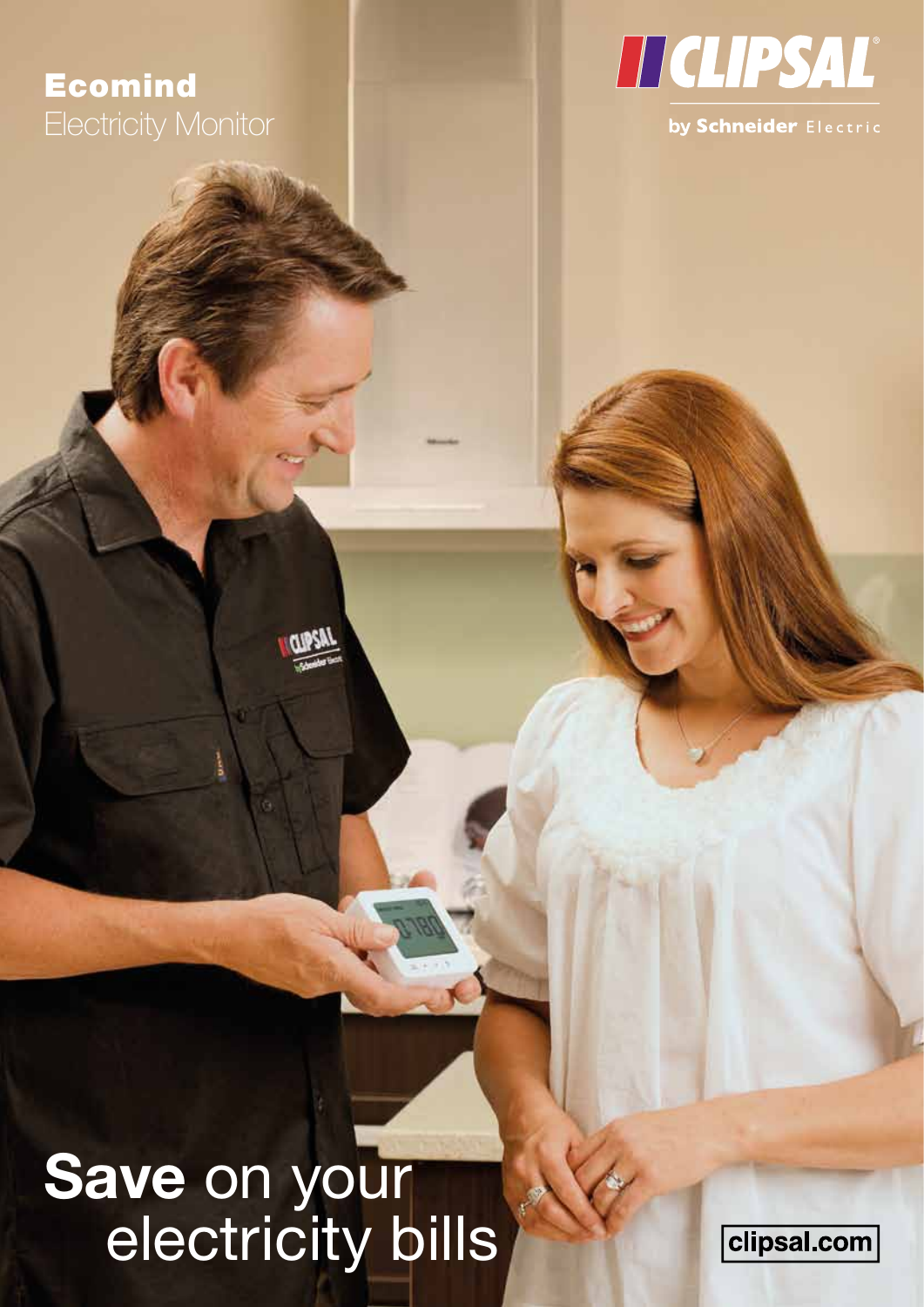## Save up to 10% on your electricity bill

**Energy monitoring is the key to successful energy management. The Clipsal Ecomind Electricity Monitor is the most recent development in wireless electricity monitors. It allows you to monitor and analyse your electricity consumption, learn how to save energy and help the environment.**

With the Ecomind Electricity Monitor you can identify how much electricity is being used, enabling you to make instant changes that will help reduce your energy consumption.

The Ecomind Electricity Monitor will instantly help you save money on your electricity bills by allowing you to take control of your electricity consumption. It can display your usage in dollars (\$), kilowatts (kWh) and carbon tonnes (KgCO<sub>2</sub>), and track your high, lows and changes by the hour, day, week or month.

For more advanced features and greater monitoring flexibility, you can download the Ecomind Electricity Monitoring Software from clipsal.com/ecomind to track your electricity usage from your computer or digital device.

Available with a battery or mains powered transmitter, the Ecomind Electricity Monitor is easy to use and can start saving you money instantly – up to 10% on your electricity bill.



#### RESIDENTIAL | COMM

#### Easy to Use

- 1. Install electricity monitor
- 2. Download software (optional)
- 3. Monitor and analyse
- 4. Change your behaviour
- 5. Reduce consumption





Instant electricity use Electricity cost (approx.)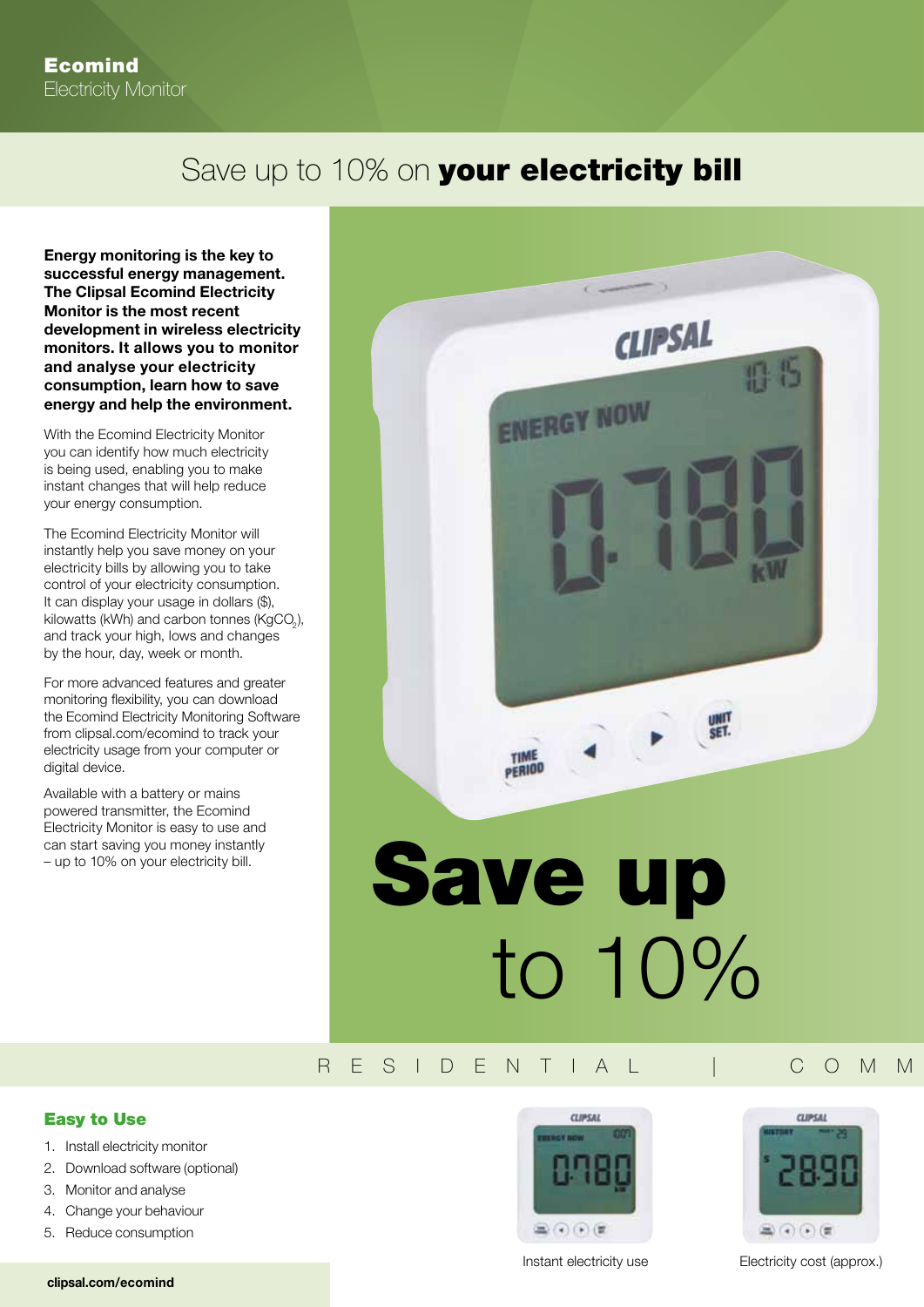

## Energy monitoring **packed with more features**



- � **Display and monitor your electricity consumption**
- � **Set and track electricity consumption targets**
- � **Manage and plan demand to save up to 10% on your electricity bill**
- � **Graphically display and monitor your electricity usage on your computer/digital device at home or remotely**

| <b>Monitor Display Features</b><br>(day, week, month) | <b>Electricity</b><br><b>Costs</b> | <b>Energy Use</b> | <b>Greenhouse</b><br>Gas<br><b>Emissions</b> |
|-------------------------------------------------------|------------------------------------|-------------------|----------------------------------------------|
| <b>Energy Now</b>                                     |                                    |                   |                                              |
| <b>Energy Average</b>                                 |                                    |                   |                                              |
| <b>Energy History</b>                                 |                                    |                   |                                              |

#### Ecomind Features

- Electricity monitor display:
	- display your instant, average and historical electricity usage in dollars (\$), kilowatts (kWh) and carbon tonnes (KgCO<sub>2</sub>)
	- monitor hourly, daily, weekly, monthly and average data
	- memory function allows you to store and analyse historical data
- Electricity monitor software (optional):
	- graphically display electricity usage over selected time periods
	- set and track electricity targets
	- manage and plan demand
	- compare different tariffs
	- create electricity reports (PDF and Excel format)
	- view electricity consumption summaries
	- consumption predictions
	- create sticky notes to explain peak or low electricity usage
- Transmitter options:
	- battery or mains powered transmitter available
	- additional CT-sensors available for 3-phase installations

#### Ecomind Benefits

- MONITOR your electricity consumption
- REDUCE your energy use
- SAVE money on your electricity bills

### RESIDENTIAL | COMMERCIAL | INDUSTRIAL



Average carbon emissions



Monitor and analyse on your PC

Take control of your energy consumption!